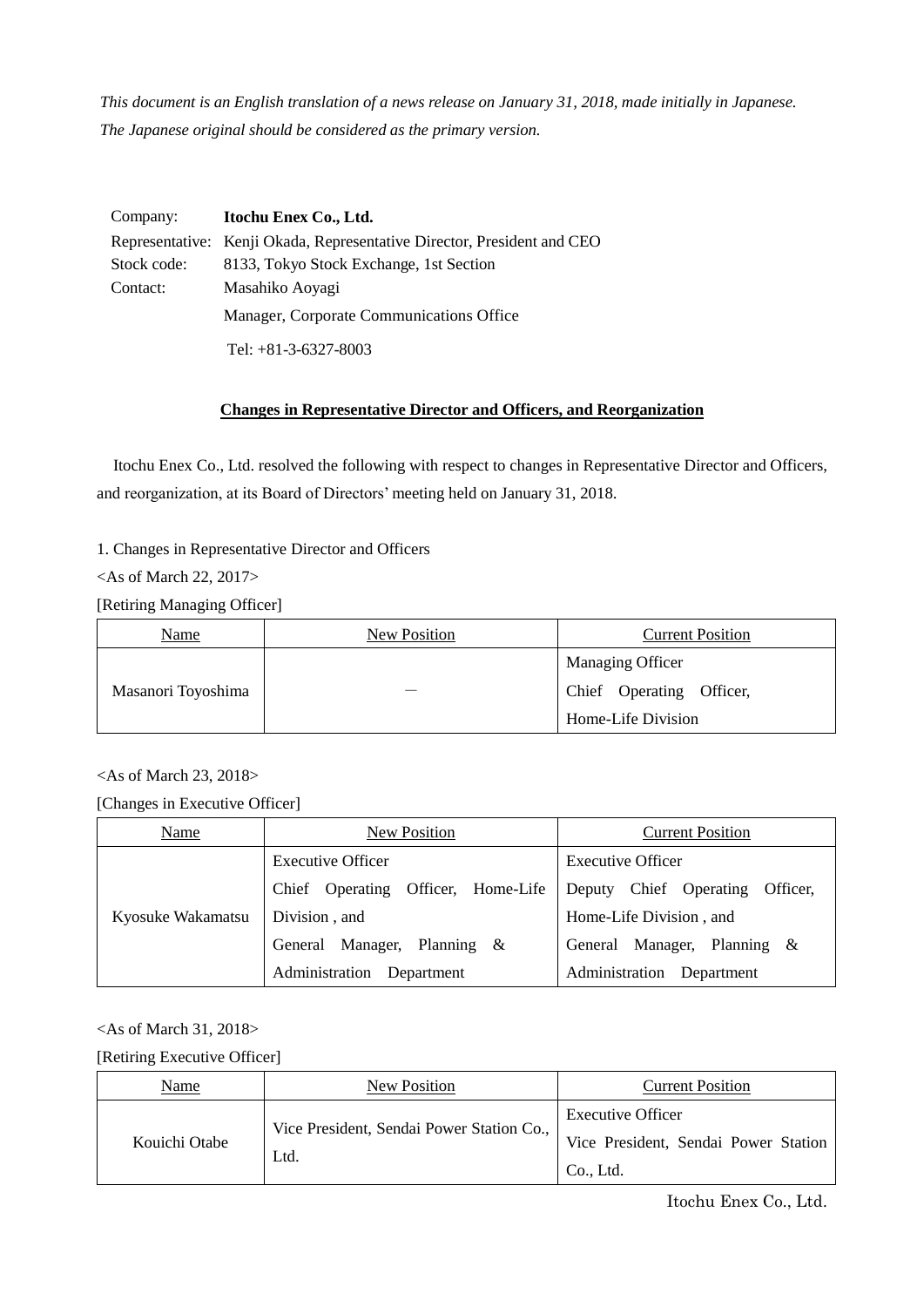| Name                | New Position | <b>Current Position</b>       |
|---------------------|--------------|-------------------------------|
|                     |              | <b>Executive Officer</b>      |
| Masanori Mitsuhashi |              | Chief Operating Officer, Life |
|                     |              | Energy & Logistics Division   |

# <As of April 1, 2018>

# [Promotion of Executive Officer]

| Name              | New Position            | <b>Current Position</b>  |
|-------------------|-------------------------|--------------------------|
| Kyosuke Wakamatsu | <b>Managing Officer</b> | <b>Executive Officer</b> |

# [Changes in Directors, and Officers]

| Name              | New Position                               | <b>Current Position</b>                   |
|-------------------|--------------------------------------------|-------------------------------------------|
|                   | Director and Senior Managing Officer       | Director and Senior Managing Officer      |
|                   | Chief Compliance Officer,                  | Chief Operating Officer, Energy           |
|                   | Assistant to Chief Executive Officer,      | Innovation&Logistics Business Group,      |
| Tatsunosuke Nagao | Chairman, Osaka Car Life Group Co., Ltd.,  | Chairman, Osaka Car Life Group Co., Ltd., |
|                   | and Chairman, NISSAN OSAKA SALES           | and Chairman, NISSAN OSAKA                |
|                   | CO., LTD.                                  | SALES CO., LTD.                           |
|                   | Director and Senior Managing Officer       | Director and Senior Managing Officer      |
|                   | Chief Operating Officer, Power & Utility   | Chief Operating Officer, Power & Gas      |
|                   | Group,                                     | Business Group, and                       |
| Masahiko Takasaka | Chief Operating Officer, Power & Utility   | Executive Advisory Officer for            |
|                   | Division, and                              | <b>Automobile Business Office</b>         |
|                   | Executive Advisory Officer for Mobility    |                                           |
|                   | Life Department                            |                                           |
|                   | Director and Managing Officer              | Director and Managing Officer             |
|                   | Chief Financial Officer,                   | Chief Financial Officer, and              |
| Masayasu Tanaka   | Chief Information Officer, and             | Chief Operating Officer,<br>Corporate     |
|                   | Chief Operating Officer, Corporate         | <b>Administration Division I</b>          |
|                   | <b>Administration Division</b>             |                                           |
|                   | Managing Officer                           | Managing Officer                          |
| Keiichi Matsuzuka | Deputy Chief Operating Officer, Power &    | Chief Operating Officer, Power &          |
|                   | <b>Utility Group</b>                       | <b>Utility Division</b>                   |
|                   | Managing Officer                           | <b>Executive Officer</b>                  |
| Kyosuke Wakamatsu | Chief Operating<br>Officer,<br>Energy<br>& | Chief Operating Officer, Home-Life        |
|                   | Logistics Group,<br>and                    | Division, and                             |
|                   | Chief Operating<br>Officer,<br>Home-Life   | Manager,<br>Planning<br>General<br>&      |
|                   | Division                                   | Administration Department                 |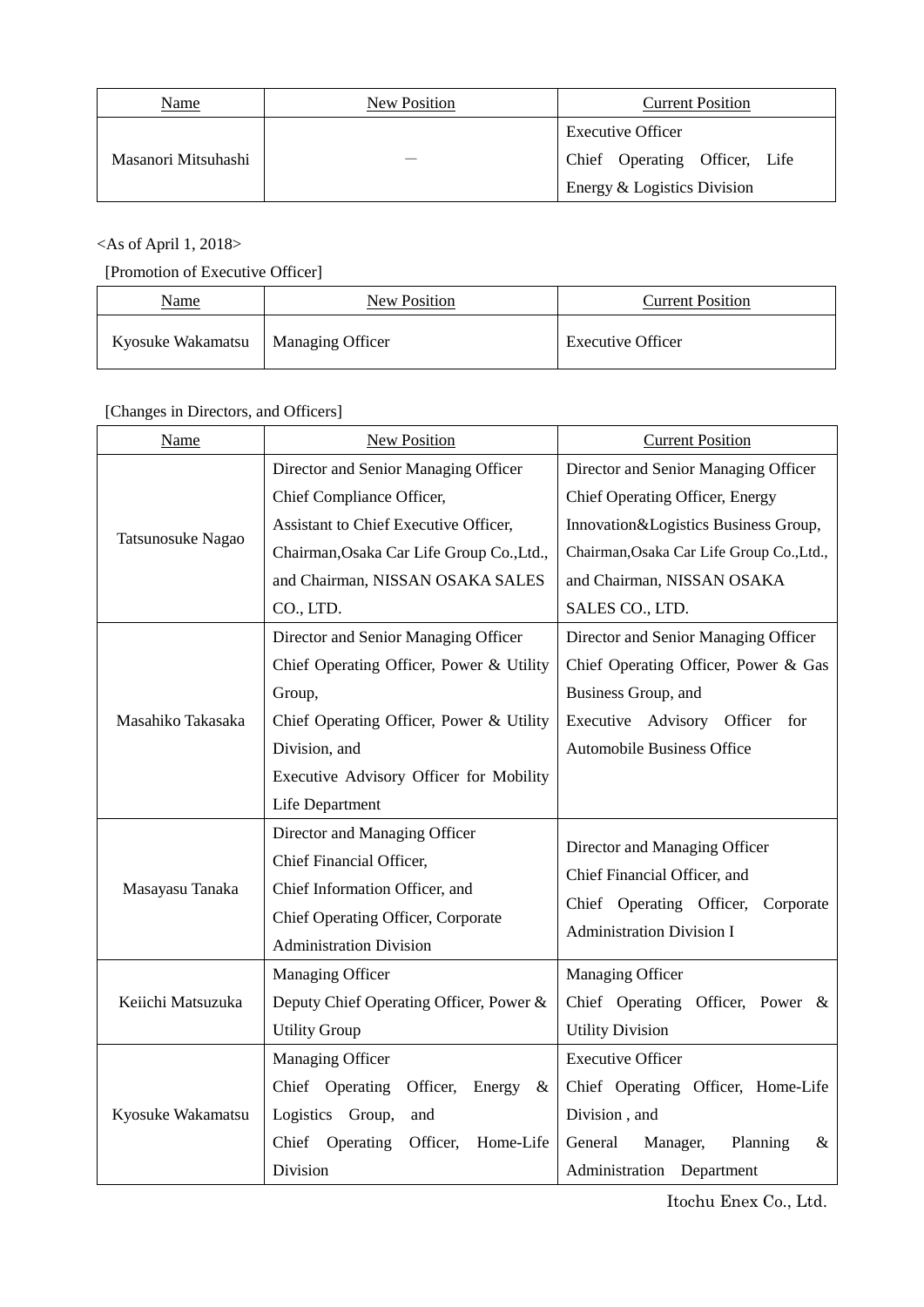|                       | <b>Executive Officer</b>                                                                         | <b>Executive Officer</b>                                                                                                                                                                        |
|-----------------------|--------------------------------------------------------------------------------------------------|-------------------------------------------------------------------------------------------------------------------------------------------------------------------------------------------------|
| Toshiyuki Tsuruoka    | Deputy Chief Operating Officer, Life &                                                           | Chief Operating Officer, Industrial                                                                                                                                                             |
|                       | <b>Industrial Energy Division</b>                                                                | Energy & Logistics Division                                                                                                                                                                     |
| Naohiro Matsuzawa     | <b>Executive Officer</b><br>General Manager, Mobility Life<br>Department                         | <b>Executive Officer</b><br>General Manager, East Japan Region<br>Business Unit, Life Energy & Logistics<br><b>Division</b>                                                                     |
| Ichiro Sekiguchi      | <b>Executive Officer</b><br>Assistant to Chief Operating Officer, Life                           | <b>Executive Officer</b><br>Assistant to Chief Operating Officer,                                                                                                                               |
|                       | & Industrial Energy Division                                                                     | Life Energy & Logistics Division<br><b>Executive Officer</b>                                                                                                                                    |
| <b>Tatsuro Utsumi</b> | <b>Executive Officer</b><br>General Manager, Corporate Planning<br>Department                    | Chief Compliance Officer,<br>Chief Information Officer,<br>Chief Operating Officer, Corporate<br>Administration Division $\mathbb I$ , and<br>General Manager, Corporate Planning<br>Department |
| <b>Toshihisa Fuse</b> | <b>Executive Officer</b><br>Chief Operating Officer, Life & Industrial<br><b>Energy Division</b> | <b>Executive Officer</b><br>Deputy Chief Operating Officer, Power<br>& Utility Division                                                                                                         |

# <As of June 2018 General Meeting of Shareholders>

# [Retiring Representative Director and Director]

| Name            | New Position                                                | <b>Current Position</b>               |
|-----------------|-------------------------------------------------------------|---------------------------------------|
|                 | President, and Chief Executive Officer,<br>ENEARC Co., Ltd. | Representative Director and           |
|                 |                                                             | Senior Managing Officer,              |
| Masaaki Itoyama |                                                             | Assistant to Chief Executive Officer, |
|                 |                                                             | and President, and Chief Executive    |
|                 |                                                             | Officer, ENEARC Co., Ltd.             |
|                 |                                                             | Director and Managing Officer         |
| Masayasu Tanaka |                                                             | Chief Financial Officer,              |
|                 |                                                             | Chief Information Officer, and        |
|                 |                                                             | Chief Operating Officer,<br>Corporate |
|                 |                                                             | <b>Administration Division</b>        |

# [New Candidate for Directors]

| Name              | New Position                  | <b>Current Position</b> |
|-------------------|-------------------------------|-------------------------|
| Kyosuke Wakamatsu | Director and Managing Officer | Managing Officer        |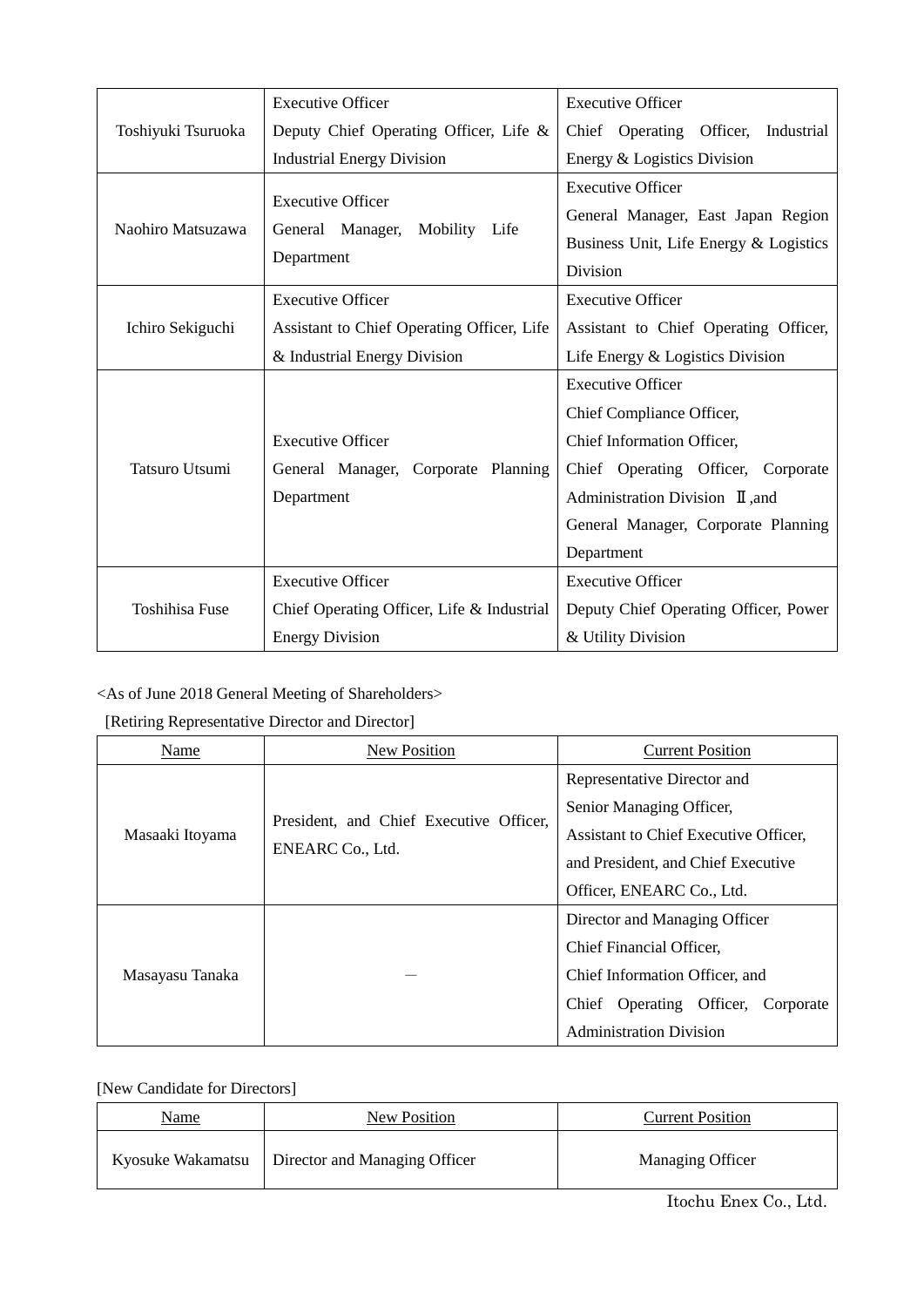| Atsushi Katsu | Director and Executive Officer | $\overline{\phantom{a}}$ |
|---------------|--------------------------------|--------------------------|
|---------------|--------------------------------|--------------------------|

## [Changes in Director]

| Name          | New Position                       | <b>Current Position</b> |
|---------------|------------------------------------|-------------------------|
|               | Director and Executive Officer     |                         |
|               | Chief Financial Officer,           |                         |
| Atsushi Katsu | Chief Information Officer, and     |                         |
|               | Chief Operating Officer, Corporate |                         |
|               | <b>Administration Division</b>     |                         |

#### 2. Reorganization

 $\langle$ As of April 1, 2018 $>$ 

# (1) Purpose of reorganization

For the purpose of the business development using our group own network by each region, and more speedy decision-making process of power and mobility business corresponded to power energy shift, the organization will be reorganized.

#### (2) Details of reorganization

① Reorganization of Business Groups and Division

# 1. Energy & Logistics Group

Home-Life Division and Life & Industrial Energy Division will be posted.

 (Life & Industrial Energy Division will be integrated the functions of Life Energy & Logistics Division and Industrial Energy & Logistics Division.)

#### **2. Power & Utility Group**

Power & Utility Division will be established.

#### **3. Corporate Administration Division**

Corporate Administration Division I and Corporate Administration DivisionⅡwill be integrated as the Corporate Administration Division.

## ② Reorganization of Departments/Branches

# **[Life & Industrial Energy Division]**

East Japan Region Business Unit, Middle Japan Region Business Unit, West Japan Region Business Unit, and Kyusyu Region Business Unit will be reorganized into the Hokkaido Branch, Tohoku Branch, Higashi-Nihon Branch, Chubu Branch, Kansai Branch, Chushikoku Branch, and Kyushu Branch.

# **[Power & Utility Division]**

Power Project Financial Office will be upgraded to the Power Project Financial Department.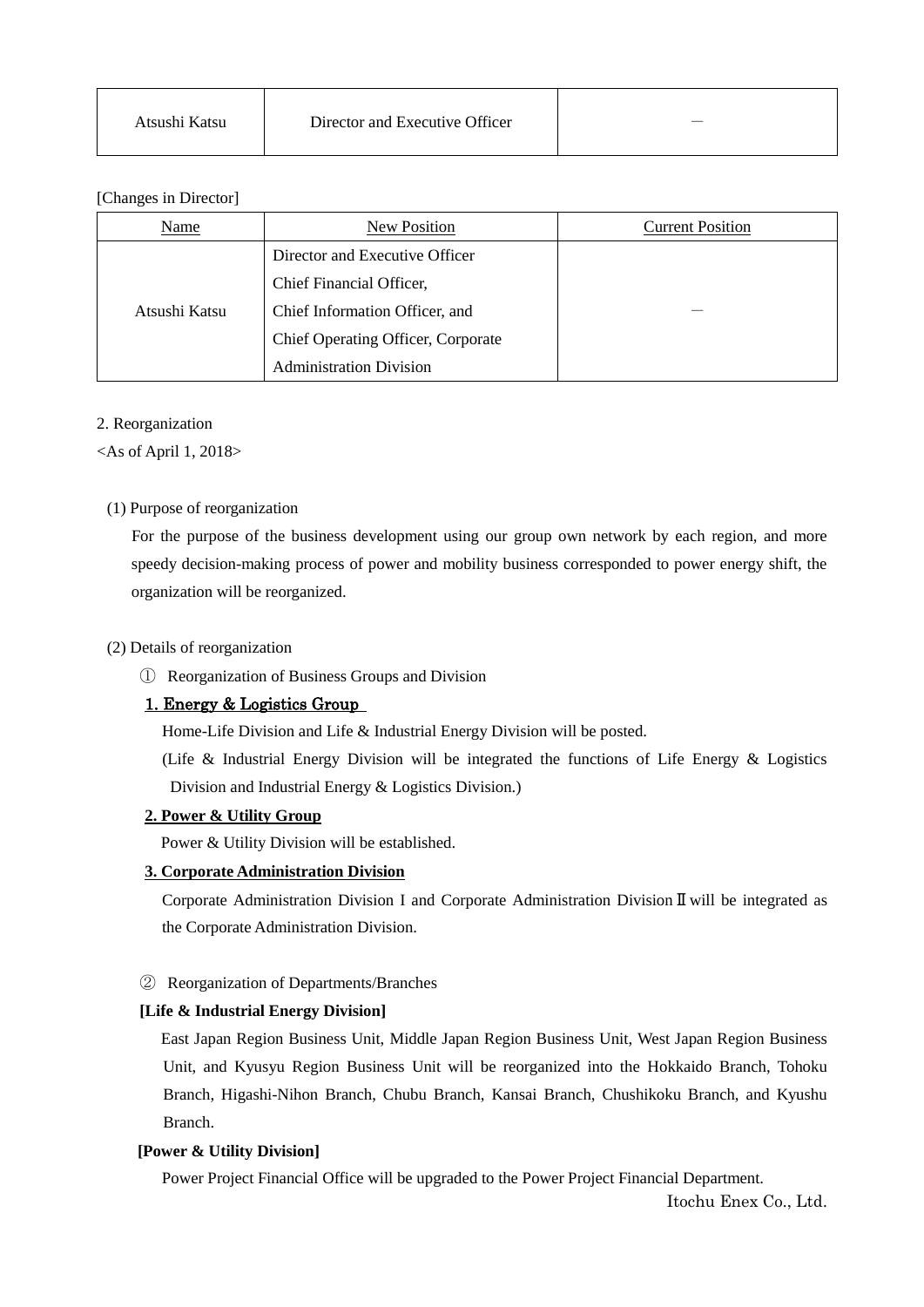# **[Others]**

- ・Automobile Business Office will be upgraded and renamed to the Mobility Life Department.
- ・Group Planning & Administration Department of Power & Gas Business Group and Group Administration Department of Energy Innovation & Logistics Business Group will be abolished. (Planning & Administration Department and Administration Department of each Divisions will be established.)

(The new organization chart is shown on the following page.)